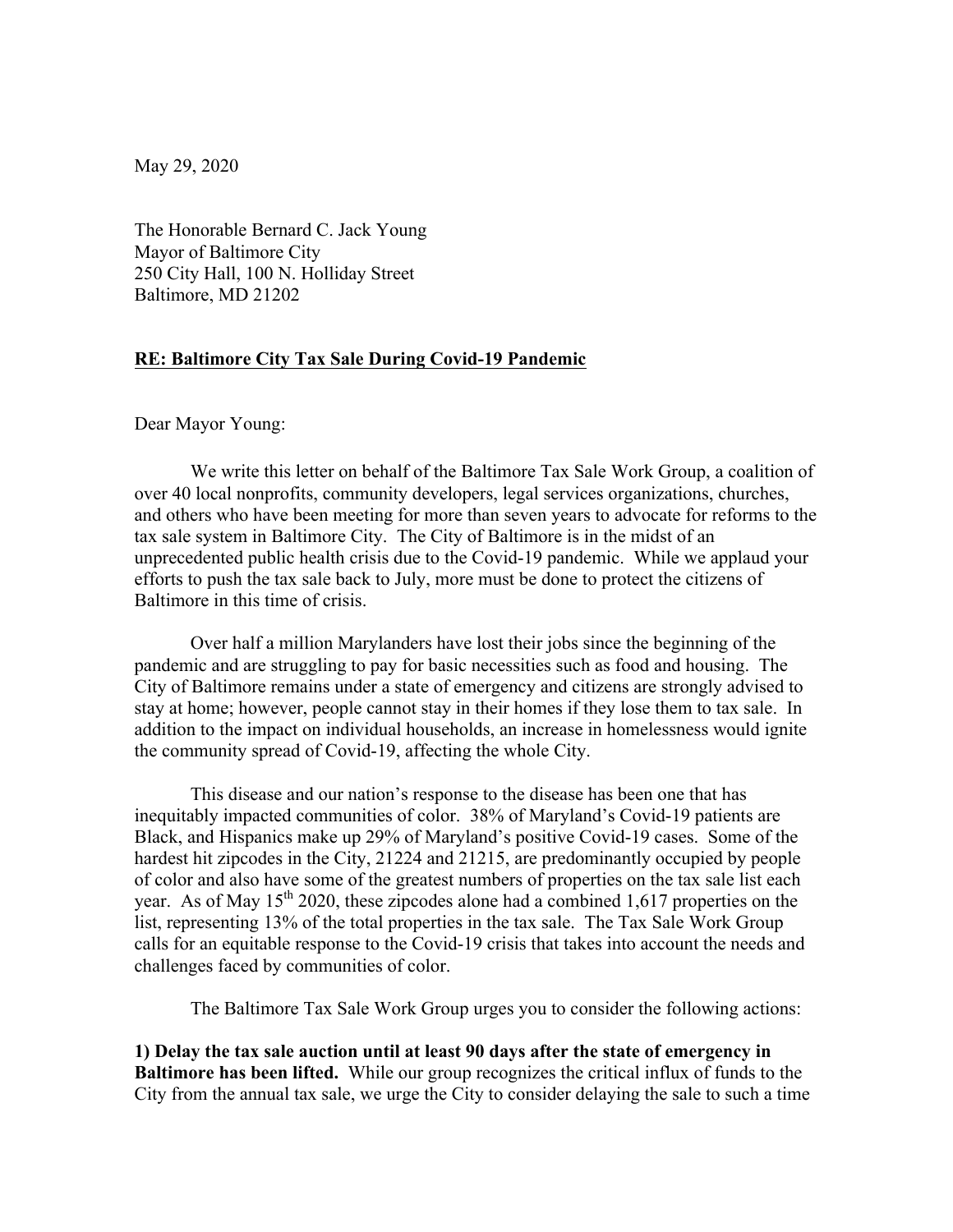as people are able to regain employment and pay delinquent taxes owed to the City to get themselves out of tax sale. While the stay at home order remains in place in Baltimore City, most residents continue to face a reduction or elimination of their paychecks. Although foreclosures and other court actions are on hold, balances on mortgages, rent payments and utility bills continue to accrue and will need to be paid. People will likely be dealing with a mountain of urgent bills when they are able to resume working again. Additionally, many of the low income clients with whom we work, rely on the ability to go to the Abel Wolman Municipal Building in person to make payments and ask questions about their bills. Rightfully so, there are widespread concerns about whether a check or money order that is sent in the mail will be received and properly applied to a customer's account. Customers receive no written or verbal confirmation when their payment has been received and they have been removed from the tax sale list. Delaying the tax sale until 90 days after the state of emergency has been lifted will allow people time to earn enough money to make a payment and will allow in person payments to resume.

**2) Remove the most vulnerable residents from tax sale.** Maryland Tax-Property Code § 14-811(f) gives the City the authority to "withhold from sale a dwelling owned by a homeowner who is low-income, at least 65 years old, or disabled if the homeowner meets eligibility criteria established by the county or municipal corporation." The City should establish criteria that removes the most vulnerable Baltimore residents from tax sale. It is the City's most vulnerable residents who are impacted by tax sale year after year. According to data from several legal services providers, tax sale prevention clients are overwhelmingly seniors, have an average household income of around \$17,000 per year and approximately 30% have a disability. These individuals are living on a very low fixed income and due to their disabilities, often have little hope of earning more in the future. Most have lived in their homes for 25 years or more and have nowhere else to go. Older adults and those with disabilities have also experienced the highest levels of severe complications Covid-19. Establishing criteria that removes these individuals from tax sale is a compassionate response that will also reduce the rate of homelessness and spread of illness. The Work Group urges the City to look into whether any federal or state sources of Covid-related funding could be used to support the removal of these individuals from tax sale.

**3) Allow customers who are delinquent to enter into payment plans and remove themselves from the tax sale list, provided they continue making payments.** The Tax Sale Work Group has long advocated for payment plans as a common sense way for the City to prevent tax sale of owner occupied properties, while also continuing to collect the revenue that it is owed. Such payment plans should include delinquent bills, as well as new taxes that will become due during the course of the payment plan, so that customers will remain current. Research has shown that customers are more likely to pay a bill that they can afford. While a \$1200 bill can be daunting, breaking that bill into regular \$100 payments will make it easier for the customer to budget and also more likely that they will pay. The City already manages payment plans, which are used for delinquent water bill and installment payments on property taxes. Adding this option for those who are delinquent and at risk of tax sale will greatly reduce the number of owner occupants at risk of tax sale *and* will result in collection of these unpaid taxes over time by the City.